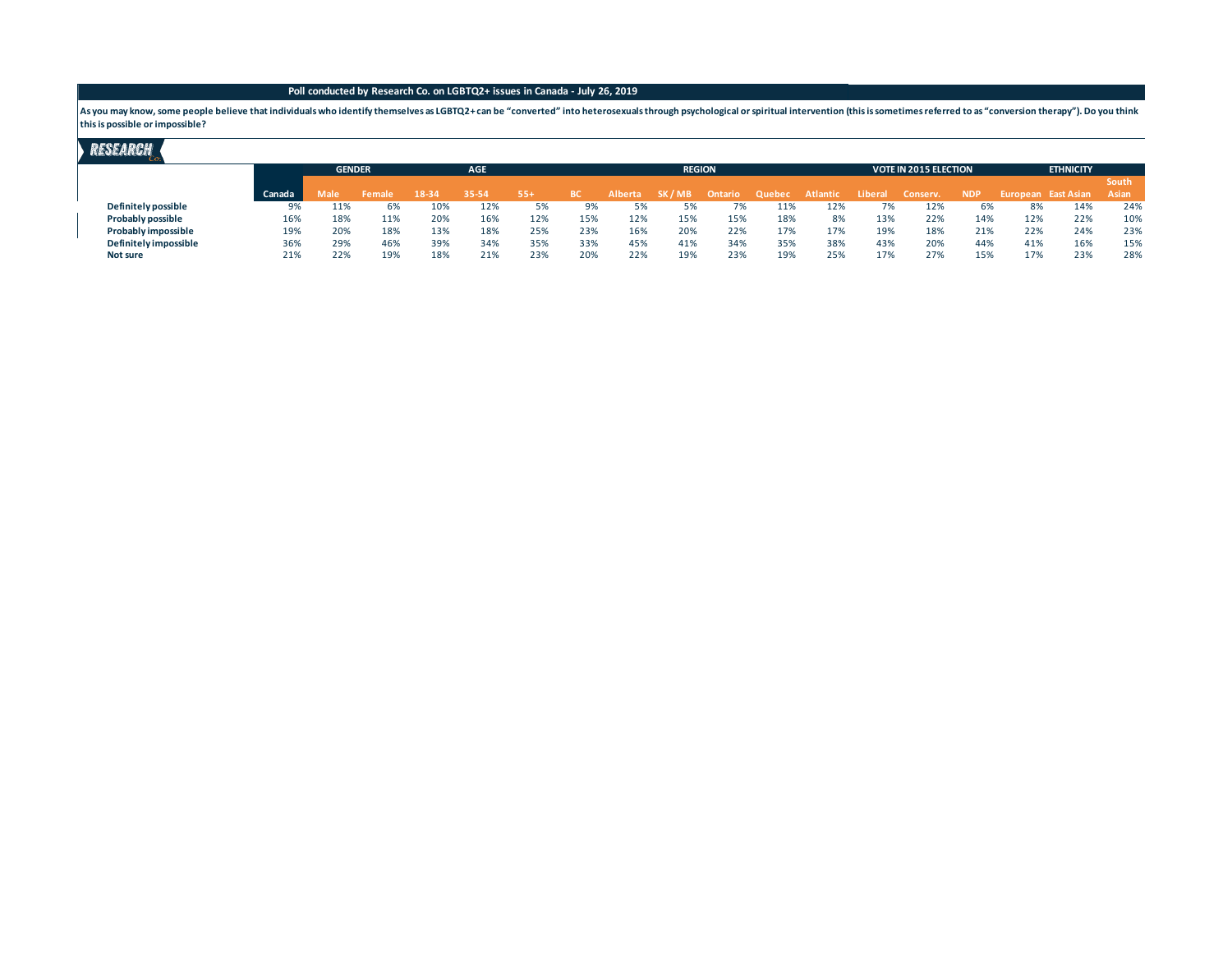### **Poll conducted by Research Co. on LGBTQ2+ issues in Canada - July 26, 2019**

**All things considered, do you think "conversion therapy" should be banned in Canada?**

# RESEARCH

|                   |        | <b>GENDER</b> |        | <b>AGE</b> |       |     |     |                | <b>REGION</b> |         |        |          |                | <b>VOTE IN 2015 ELECTION</b> |            | <b>ETHNICITY</b> |                     |              |  |
|-------------------|--------|---------------|--------|------------|-------|-----|-----|----------------|---------------|---------|--------|----------|----------------|------------------------------|------------|------------------|---------------------|--------------|--|
|                   |        |               |        |            |       |     |     |                |               |         |        |          |                |                              |            |                  |                     | <b>South</b> |  |
|                   | Canada | Male          | Female | 18-34      | 35-54 | 554 |     | <b>Alberta</b> | SK / MB       | Ontario | Quebec | Atlantic | <b>Liberal</b> | Conserv.                     | <b>NDP</b> |                  | European East Asian | Asian        |  |
| <b>Definitely</b> | 37%    | 32%           | 44%    | 41%        | 37%   | 33% | 35% | 42%            | 51%           | 33%     | 36%    | 42%      | 45%            | 25%                          | 41%        | 42%              | 16%                 | 19%          |  |
| Probably          | 21%    | 22%           | 18%    | 20%        | 20%   | 22% | 30% | 19%            | 8%            | 19%     | 23%    | 14%      | 21%            | 18%                          | 22%        | 20%              | 16%                 | 28%          |  |
| Probably not      | 13%    | 14%           | 11%    | 17%        | 12%   | 12% | 11% | 16%            | 16%           | 17%     | 11%    | 8%       | 12%            | 16%                          | 13%        | 11%              | 29%                 | 21%          |  |
| Definitely not    | 10%    | 12%           |        |            | 13%   | 9%  | 7٥  | 6%             | 6%            | 9%      | 13%    | 10%      | 8%             | 13%                          | 7%         | 11%              | 10%                 | 5%           |  |
| Not sure          | 19%    | 18%           | 21%    | 15%        | 18%   | 23% | 17% | 17%            | 19%           | 22%     | 17%    | 25%      | 14%            | 28%                          | 16%        | 16%              | 28%                 | 26%          |  |
|                   |        |               |        |            |       |     |     |                |               |         |        |          |                |                              |            |                  |                     |              |  |